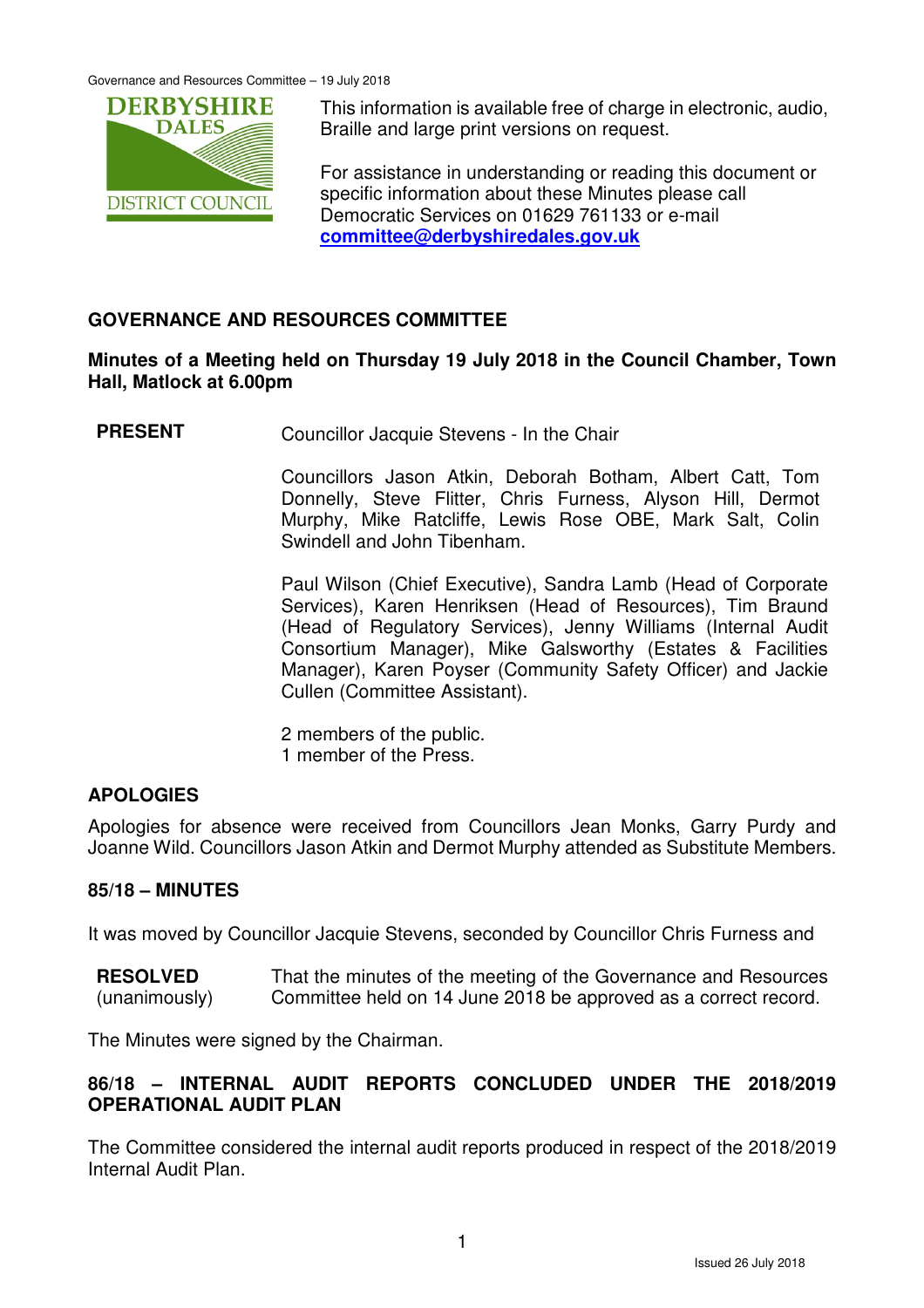Governance and Resources Committee – 19 July 2018

The 2018/2019 Internal Audit Operational Audit Plan was approved by the Chair and Vice Chair of the Governance and Resources Committee on 14th March 2018 as an urgent decision following the cancellation of the committee meeting scheduled for 1<sup>st</sup> March 2018 due to snow. The report detailed the results of the internal audit reviews undertaken during the year, a summary of which was attached as Appendix 1 to the report. This showed for each report a summary of the level of assurance that could be given in respect of the audit area examined and the number of recommendations made / agreed where a full response had been received, according to the classifications tabled in the report.

The report also included the last report from the 2017/2018 plan (Information Security), which was completed in 2018/2019.

It was noted that five reports had been issued: 4 with a conclusion of "Substantial Assurance" and 1 with a conclusion of "Reasonable Assurance". Four medium and 2 low priority recommendations had been made and accepted. It was reported that there were no issues relating to fraud arising from the reports.

It was moved by Councillor Mike Ratcliffe, seconded by Councillor Lewis Rose OBE and

**RESOLVED** (Unanimously) That the findings and conclusions of the internal audit reviews that have taken place during this period are noted.

# **86/18 – INTERNAL AUDIT CHARTER**

The Committee considered a report on the results of a review of the Internal Audit Charter that sought approval for the updated Charter, as required by The Public Sector Internal Audit Standards (PSIAS), and attached as Appendix 1 to the report.

The PSIAS were updated in April 2017 with some minor wording changes, but no changes recommended in respect of the content of Internal Audit Charters. The current Internal Audit Charter had been reviewed and was considered still fit for purpose and that no updates were required. It would be reviewed again in 2 years' time, or sooner if any significant changes were made to PSIAS.

It was moved by Councillor Lewis Rose OBE, seconded by Councillor Mike Ratcliffe and

| <b>RESOLVED</b> | 1. That the outcome of the review of the Internal Audit Charter is |
|-----------------|--------------------------------------------------------------------|
| (unanimously)   | noted.                                                             |
|                 | That the undated Internal Audit Charter he agreed                  |

- 2. That the updated Internal Audit Charter be agreed.
- 3. That the Internal Audit Charter be reviewed in 2 years' time or sooner in the event of any significant changes being made to the Public Sector Internal Audit Standards.

# **87/18 - EMPTY HOME PREMIUM**

The Committee considered a report that set out a proposal to consult on the impending introduction of new powers for local authorities to increase the Council Tax on long term empty homes, defined as being empty for more than 2 years.

In 2013 the Government gave councils the power to charge a 50% premium on long term empty homes, and new legislation was anticipated during 2018/2019 that would give councils the power to charge a 100% premium, with effect from April 2019.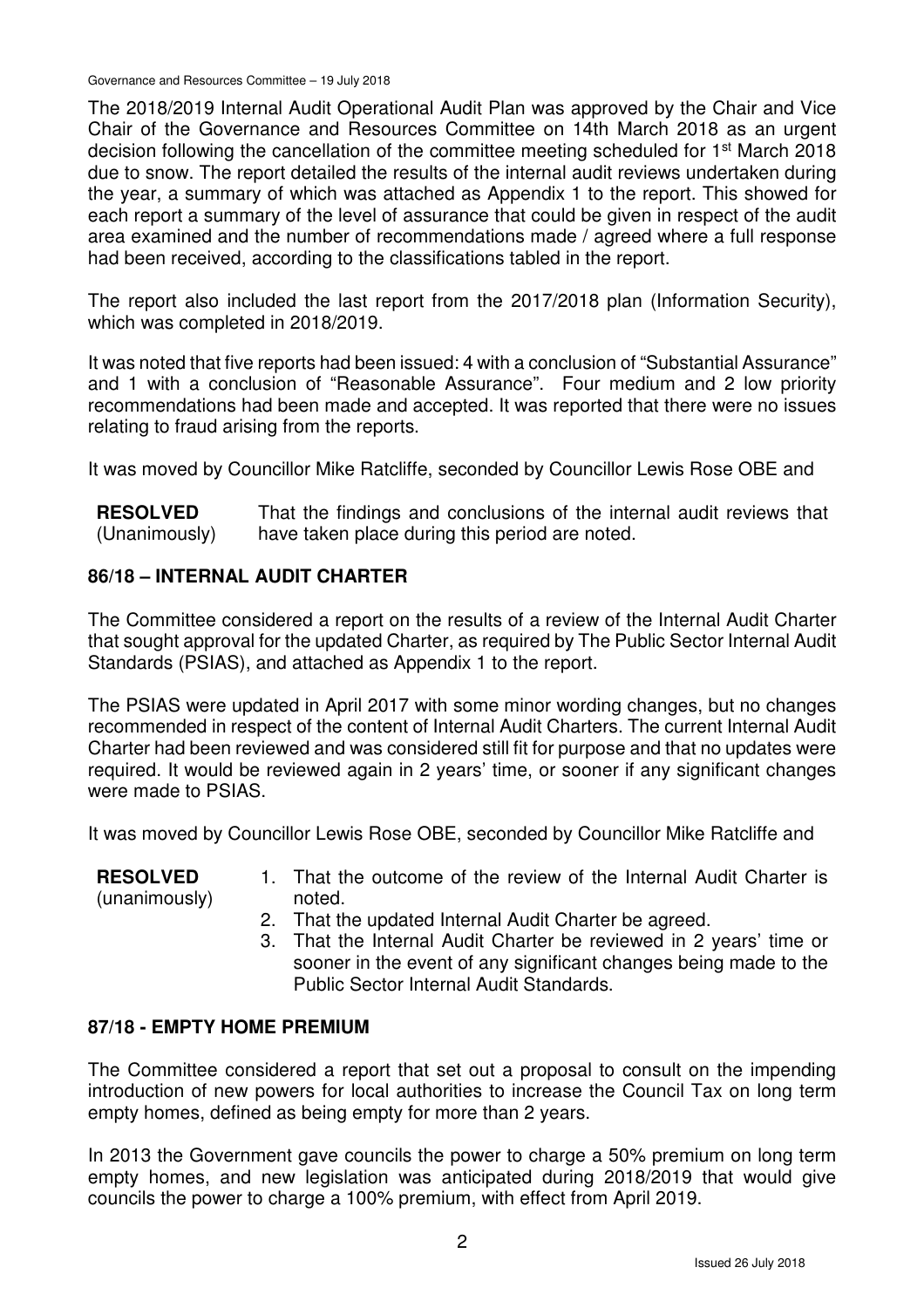The Council had the option to use some or all of its share of the additional revenue that could be derived from a 100% increase in Council Tax on long term empty homes to support initiatives to assist owners of long term empty homes to bring them back in to use. The District Council's Empty Homes Hub was currently working through the available incentives and enforcement options, some of which would need new resources to finance them.

Subject to approval by Members and the consultation process, the premium would be introduced from April 2019. It was reported that there would be some exemptions, depending on the reason(s) for the home remaining empty.

It was considered good practice to consult on an increase in Council Tax on long term empty homes. Attached at Appendix 1 to the report was a draft questionnaire, developed following a review of similar consultation events undertaken by other councils when the 2013 50% premium was introduced by government. This would be available on the Council's website using the survey monkey format. Some direct mailing would also take place to ensure that a broad range of views, including those of owners and neighbours of empty homes, were taken into account. A report would be brought back to the Committee with the consultation results.

It was reported that Government had just announced that in addition to the proposal to charge a 100% premium on properties empty for more than 2 years, it was now proposed that a premium of 200% could be charged where a property had been empty for between 5 and 10 years, and a 300% premium where it had been empty for more than 10 years. It was proposed that these changes should be included within the proposed consultation.

It was moved by Councillor Lewis Rose OBE, seconded by Councillor Colin Swindell and

| <b>RESOLVED</b> | That the proposed consultation outlined and including the                                                             |
|-----------------|-----------------------------------------------------------------------------------------------------------------------|
| (unanimously)   | recent announcement of increased premiums in the report is                                                            |
|                 | approved                                                                                                              |
|                 | 그 그 사람들은 그 사람들을 하고 있는 사람들을 사용하는 것이 없다. 그 사람들은 아이들에게 아이들에게 아이들에게 아이들에게 아니라 아이들에게 아니라 아이들에게 아니라 아이들에게 아니라 아이들에게 지나지 않아. |

2. That a future report on the outcome of the consultation is presented to the Committee in due course.

#### **88/18 - CCTV STAFFING PROVISION 2018-2020**

The Committee considered an update on the actions of the CCTV Manager over the last 6 months and a request for approval for the additional hours of the CCTV Manager to continue for an additional 2 years until 30th September 2020.

Members were reminded that over the last year significant investment and changes to the CCTV system had been made, as well as the introduction of General Data Protection Regulation (GDPR). To assist the CCTV Manager with the implementation of the changes, it was agreed that from October 2017 the hours of the CCTV Manager would be increased by 2 days per week, to make a total of 3 days per week, for a 12 month period ending on 30th September 2018. It was now requested that those increased hours remain in place until 30th September 2020, at a cost of £9,450 per year.

A breakdown of footage requests was listed in the report, together with 21 disclosures that had been made to date.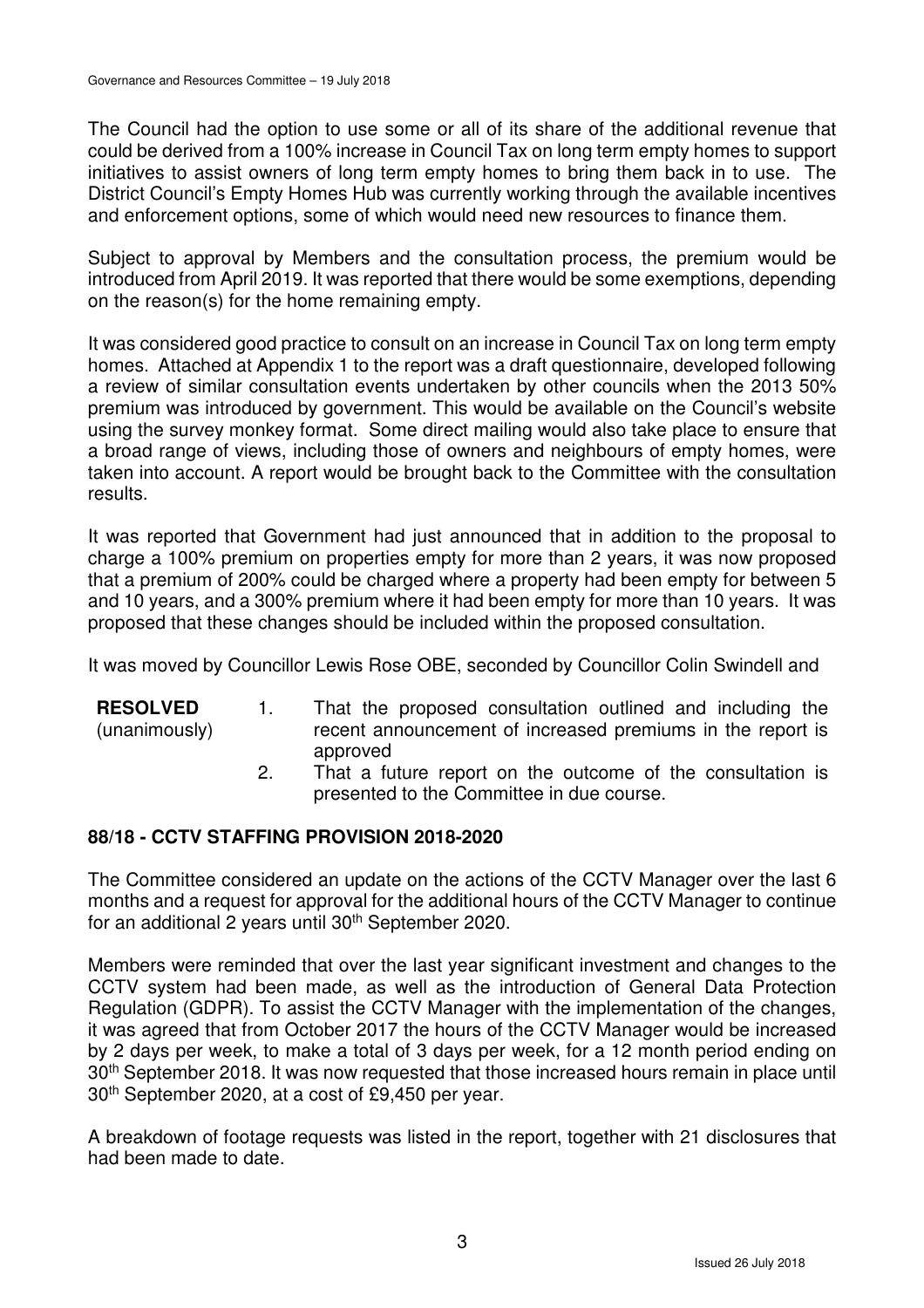Governance and Resources Committee – 19 July 2018

It was reported that there was potential for the maintenance of CCTV in other areas of the Council (Depot, ABC and Matlock Town Hall) to be supported by the CCTV Manager which should result in either a reduction in money spent, or the opportunity to improve the current systems.

It was moved by Councillor Chris Furness, seconded by Councillor Lewis Rose OBE and

#### **RESOLVED**

(Unanimously)

- 1. That the work and actions of the CCTV Manager be noted with the increased benefit of the additional hours since October 2017.
- 2. That Council be recommended to approve expenditure of £9,450 p.a. from the General Reserve to enable the additional hours of the CCTV Manager to be extended beyond 30<sup>th</sup> September 2018 for a further 2 years.

# **89/18 – INDUCTION PLAN FOR NEW COUNCIL OF 2019**

The Committee considered a progress report setting out the Member Development Working Group's interim recommendations for the format of an Induction Plan for the new council of 2019, to assist Councillors in understanding the structure and procedures of the Council incorporating those initiatives listed in the report.

The report summarised the Group's progress so far. Approval was required in order to develop the programme fully and to allow officers to commit to procuring external expertise where required. The content of the recommended programme had several themes, as detailed in the report and summarised below, and definite dates would be committed as soon as practicable following approval of the outline Programme:

- Pre-Election
- Welcome Pack
- Induction Day Provisionally 9 May 2019
- Tour of the District Provisionally 10 May 2019
- Mandatory Training During May September 2019
- Participation in Meetings
- Other training
- Feedback
- Communication Platform

The final stages in the review of the Induction programme would involve:

- Final recommendations for inclusion in the Survival Guide
- Outline induction for by-election candidates
- Review of training modules available on line to offer on a choice basis for Councillors
- Any other matters the Committee may wish to direct.

The Member Representative invited suggestions from Members, based on their reflections of the previous election induction programme and experience to date.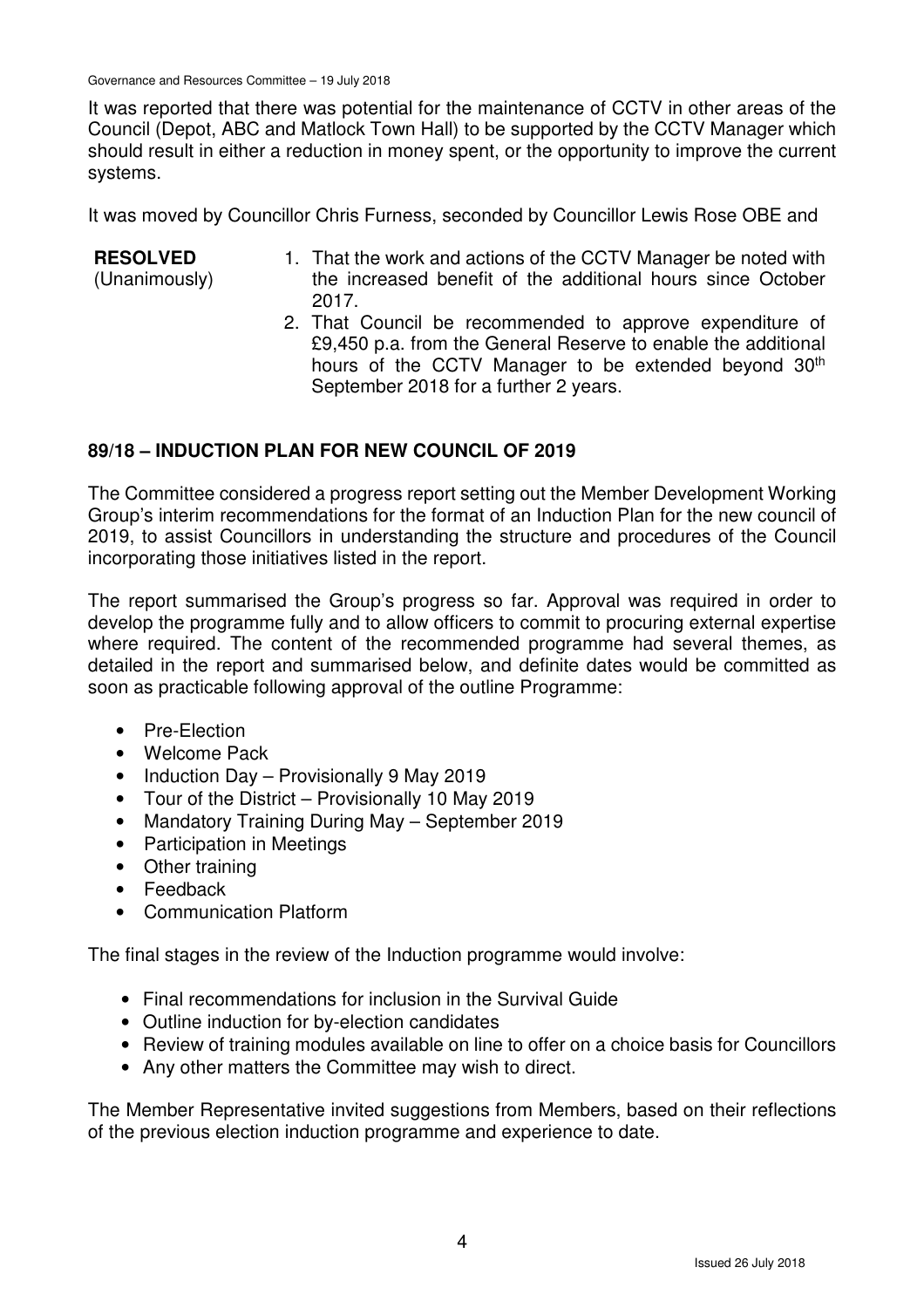It was moved by Councillor Alyson Hill, seconded by Councillor Chris Furness and

**RESOLVED** (unanimously) 1. That the outline Induction Programme and supporting initiatives set out in paragraph 2 of the report is approved for development and procurement of any external expertise required, with the following amendment:

> That the Tour of the District be made an annual event; dates to be confirmed in due course;

- 2. That the Members Portal remains as the principal conduit for Committee and Council papers, but that the Council's intranet, SIDD, be introduced alongside this with immediate effect for a trial period; and that a decision on the future of the Members Portal as outlined in paragraph 2.10 of the report is deferred until the new 2019 Council is established;
- 3. That Members contact the Member Representative with any further initiatives for the Induction programme.

### **90/18 – WRITE OFFS**

Councillor Jason Atkin left the meeting at 7.04pm during discussion of this item.

The Committee considered a report that sought approval for:

- the write off Housing Benefit Overpayment Arrears totalling £2,467.50;
- changes to the frequency that the committee considers write offs, and
- changes to the scheme of officer delegation in respect of write offs.

Authorisation to write off amounts exceeding £1,500 was required from this Committee under regulation B7(b) of the Council's Financial Regulations.

The Council had received a request from Derbyshire Districts Citizens Advice (CAB), who had been helping a client through their Money Advice Service, as detailed in the report. They asked if the Council would be able to write off the client's outstanding balances of £144.60 and £2,322.90 on two Housing Benefit Overpayment invoices, which was above the limit for it to be considered under delegated authority.

In considering this application it had become apparent that it would be beneficial to consider requests for write off more frequently than once a year, especially where there were personal debts where customers might have health issues. Furthermore, CIPFA guidelines recommended that bad debts should be identified and written off from the accounts as soon as possible. It was therefore recommended that reports seeking write off of debts of £1500 or more be considered by this committee twice a year.

The usual categories for write offs were set out in paragraph 1.3 of the report. The request from the CAB related to an officer error and did not fall within the usual categories. It was therefore recommended that delegated authority be given to the Head of Resources to write off any debts that resulted from officer error, and the value of any such write offs would be shown in the next committee report on arrears for write off.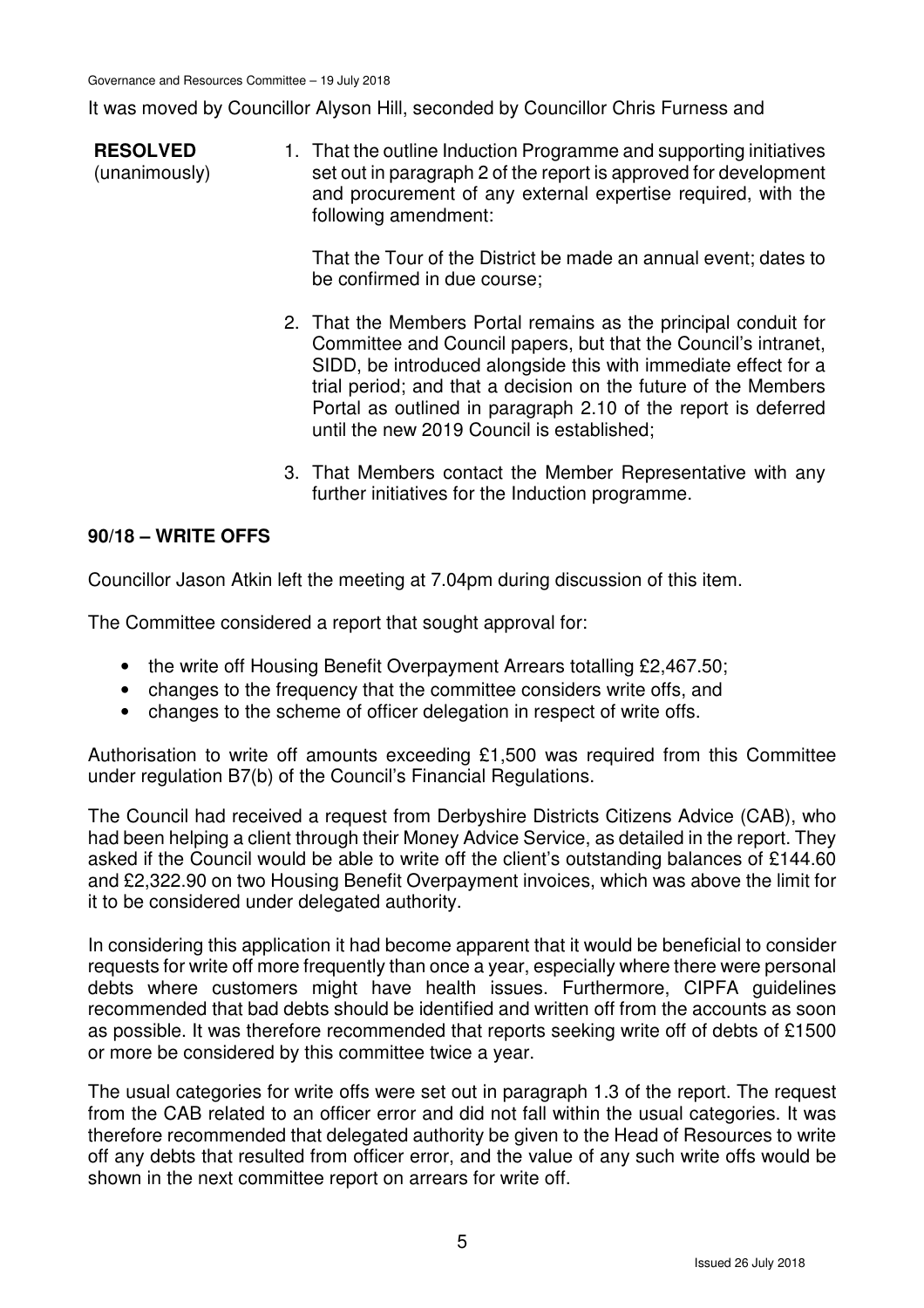It was moved by Councillor Albert Catt, seconded by Councillor Mike Ratcliffe and

**RESOLVED** (unanimously) 1. That approval is given to write off the debts of £144.60 and £2,322.90 as described in the report; 2. That requests for approval of write offs be considered by this

- Committee twice a year;
- 3. That delegated authority is given to the Head of Resources to write off debts caused by officer error.

#### **91/18 – FORMER PUBLIC CONVENIENCES & LAND TRANSFER – MONSAL HEAD**

Councillor Steve Flitter left the meeting at 7.22pm during discussion of this item.

The Committee considered a report on discussions that had taken place with the neighbouring landowner (Penelope Thornton Hotels) following the recent closure of the Monsal Head Public Conveniences. The report recommended terms for the freehold transfer of the former public conveniences building together with some adjacent leased land to enable future provision of public convenience facilities at this site at no cost to the District Council.

On 30<sup>th</sup> April 2018 it was resolved that the Monsal Head public conveniences be closed on 14<sup>th</sup> May 2018 and that the Estates and Facilities Manager be given delegated authority to negotiate, agree and implement a transfer of the facility to the interested party (Penelope Thornton Hotels) for a use which retained a public toilet facility on the most economically advantageous terms in line with The General Disposal Consent 2003 within 6 months of the date of this decision and should this not be achieved, the asset be placed on the open market for freehold sale by public auction.

The site requested by Penelope Thornton Hotels (PTH) was shown outlined in red on the plan at Appendix 1 to the report.

Discussions had taken place with Penelope Thornton Hotels (PTH) and terms had been proposed which would ensure the continued opening of the public conveniences, at no cost to the District Council. There would be some loss of rental income by selling the (currently leased) parking spaces but this was more than offset by the savings in running costs of the public conveniences and the capital expenditure required to repair the bitumen areas not covered under the car park lease to PTH.

The proposed terms for the freehold of the public conveniences and land shown edged red on the plan at Appendix 1 to the report were set out in the report, and it was noted that these comprised an undervalue transaction as permitted under the General Disposal Consent 2003.

The relevant Ward Member and Local Council had been consulted on the proposed transfer, and it was reported at the meeting that Little Longstone Parish Council supported the transfer on condition that the public conveniences were to be used for this purpose only. No other expressions of interest had been received.

It was moved by Councillor Lewis Rose OBE, seconded by Councillor Colin Swindell and

**RESOLVED** (unanimously) 1. That the terms outlined in paragraph 3.1 of the report for transferring the freehold of an area of land and the public